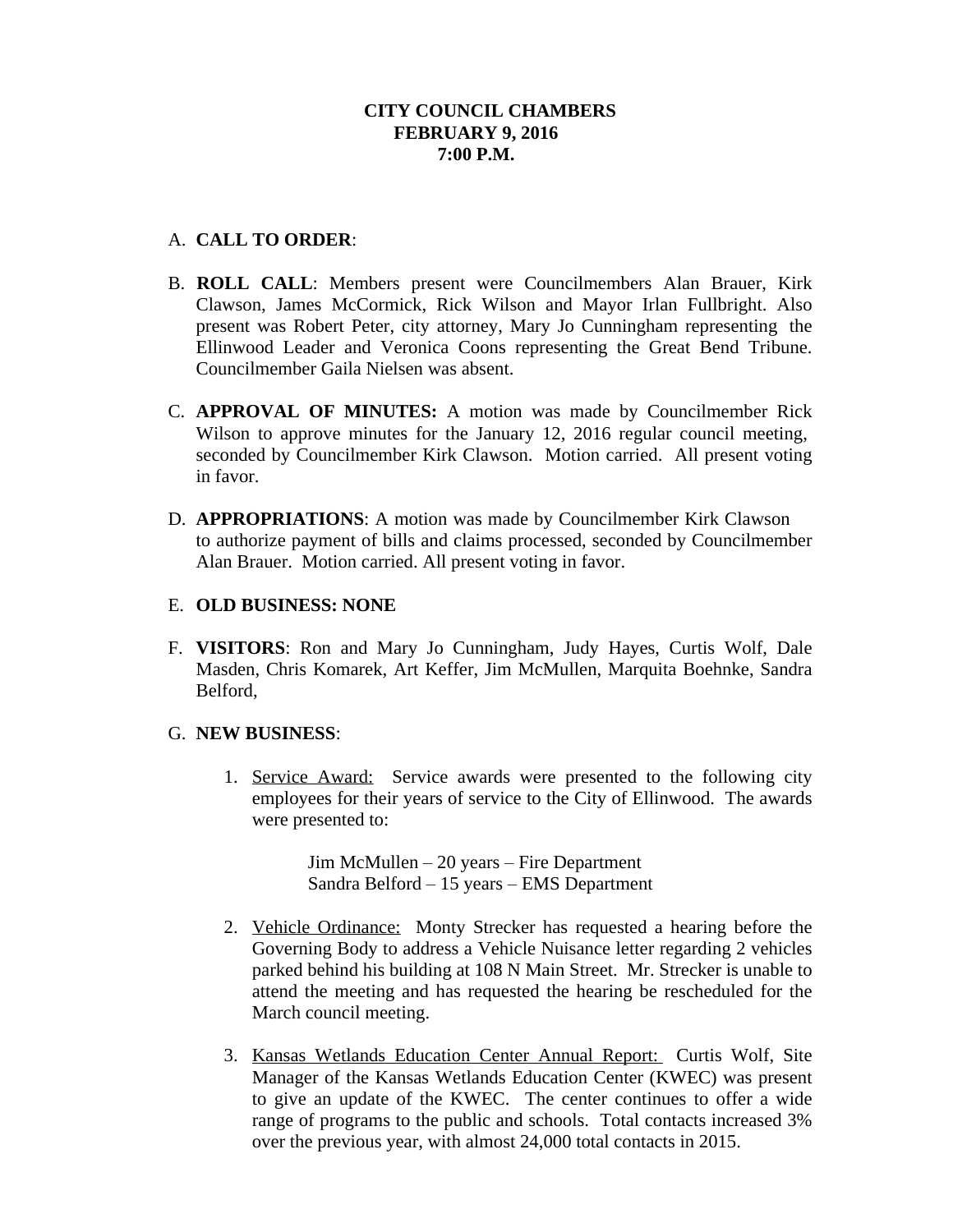- 4. Kansas Organization for Space Modeling Request: Presented to council was a request from the local Space Modeling club for use of the airport to hold several rocket launch events. The dates requested are as follows:
	- Saturday March 19<sup>th</sup>, Springfest Launch from 10am to 5pm (with alternate weather date of April 2<sup>nd</sup>.
	- Saturday July 30<sup>th</sup>, Cosmosphere Extreme Camp Launch with KOSMO from 10am to 5pm
	- Saturday September 3rd, Final Frontier Fun Fly from 10am to 5pm (with alternate weather date of September 17th)
	- Saturday October 15<sup>th</sup>, Rocket-tober Fest from 10am to 5pm.

A motion was made by Councilmember Alan Brauer to approve the request to use the airport area for the rocket launches on the above requested dates, seconded by Councilmember Kirk Clawson. Motion carried. All present voting in favor.

5. Proposal for Painting Inside City Hall: Presented to council was a proposal from Steinert Painting II to paint the inside of City Hall. The proposal amount of \$3340 includes removing the wall covering and painting the front office area and stairway and remove wall covering in rear office and painting of rear office, rear hallway, stairway and two doors.

A motion was made by Councilmember Kirk Clawson to approve the proposal from Steinert Painting II in the amount of \$3340, seconded by Councilmember James McCormick. Motion carried. All present voting in favor.

- 6. End of Year Financial Review: Presented to council was a "Summary of Cash Receipts, Cash Disbursements and Unencumbered Cash" by fund for the year ended December 31, 2015.
- 7. Review of City Emergency Water Plan: The City of Ellinwood Water Emergency Plan was adopted in 2008. The plan needs to be reviewed and approved annually. No changes to the plan are recommended at this time. A motion was made by Councilmember Alan Brauer to approve the City Water Emergency Plan, seconded by Councilmember Kirk Clawson. Motion carried. All present voting in favor.
- 8. Request to Replace Police Firearms: Presented to council was a request from Police Chief Art Keffer to replace 8 handguns, including holsters and pouches at a total expense of \$5,354 plus shipping charges. The cost of the guns would be offset by a trade-in value of \$255 per gun, bringing the net cost of the new firearms to \$3,314 plus shipping charges.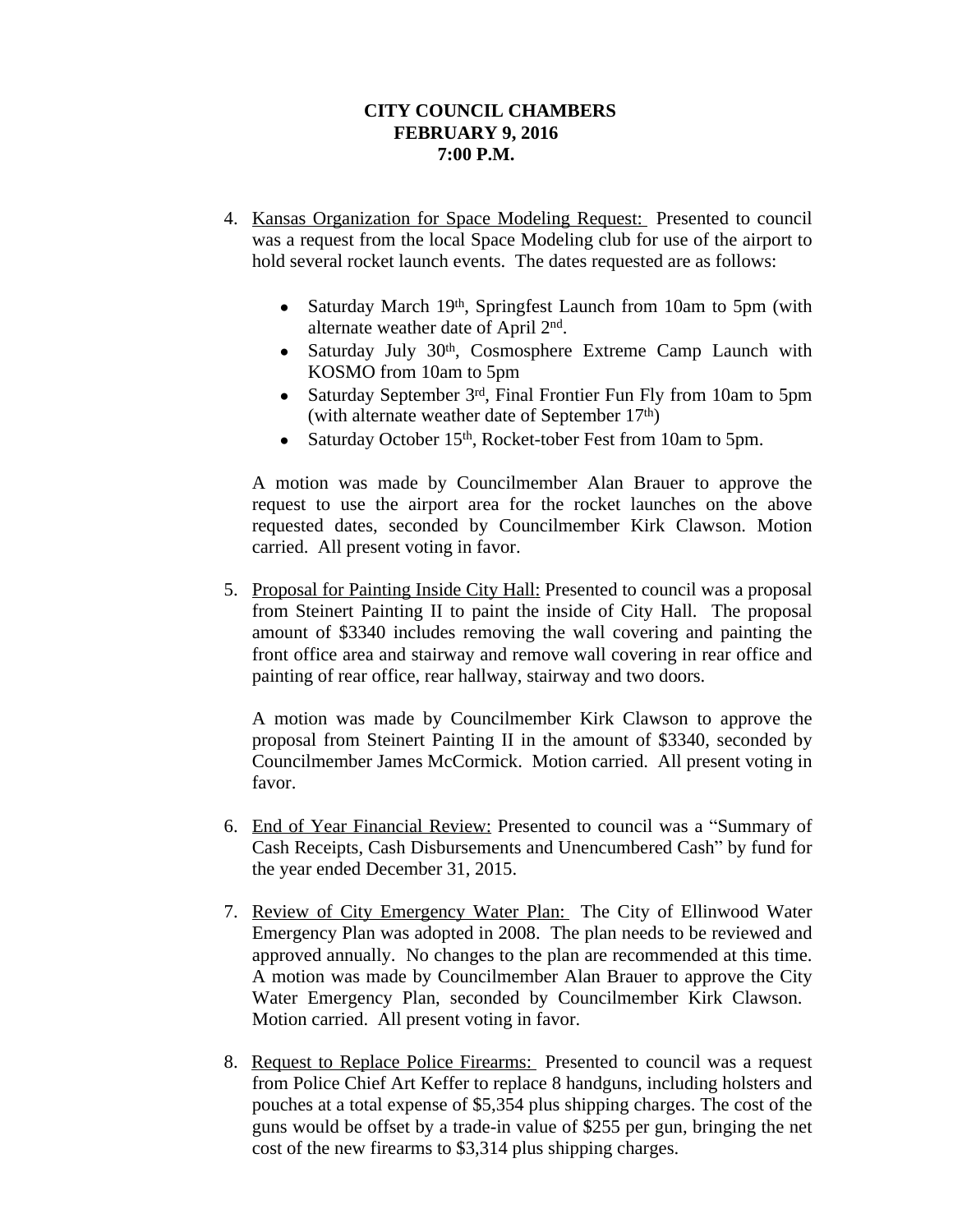A motion was made by Councilmember James McCormick to approve the purchase of 8 firearms at a net cost of \$3,314 plus shipping charges, seconded by Councilmember Rick Wilson. Motion carried. All present voting in favor.

9. Consider Adopting KMU Strategic Assistance and Mutual Aid Agreements: The Kansas Municipal Utilities organization is requesting the City of Ellinwood participate in a new mutual assistance arrangement which includes investor owned and rural electric cooperative in addition to other municipalities. Presented to council was the Kansas Electric Utilities Task Force Strategic Assistance Agreement and a Mutual Aid Agreement with the American Public Power Association.

A motion was made by Councilmember Kirk Clawson to approve the Kansas Electric Utilities Task Force Strategic Assistance Agreement, seconded by Councilmember Alan Brauer. Motion carried. All present voting in favor.

A motion was made by Councilmember Alan Brauer to approve the American Public Power Association Mutual Aid Agreement, seconded by Councilmember James McCormick. Motion carried. All present voting in favor.

## **REPORTS**:

- 1. Municipal Court Report: Presented to Council was the Municipal Court Report for January, 2016.
- 2. Utilities Production Report: Presented to Council was the Utilities Production Report.
- 3. Staff Reports:
	- a) Staff reported he has met with JR Robl and Justin Joiner and explained they are in the process of applying for grant money and tax credits through the Kansas Department of Commerce to build five duplexes in the City at a cost of approximately 1.4 million. If funding is secured, a housing study will be done in the area.
	- b) Staff reported the Caseys construction is going well.
	- c) Staff reported a new gas service has been completed at the power plant.